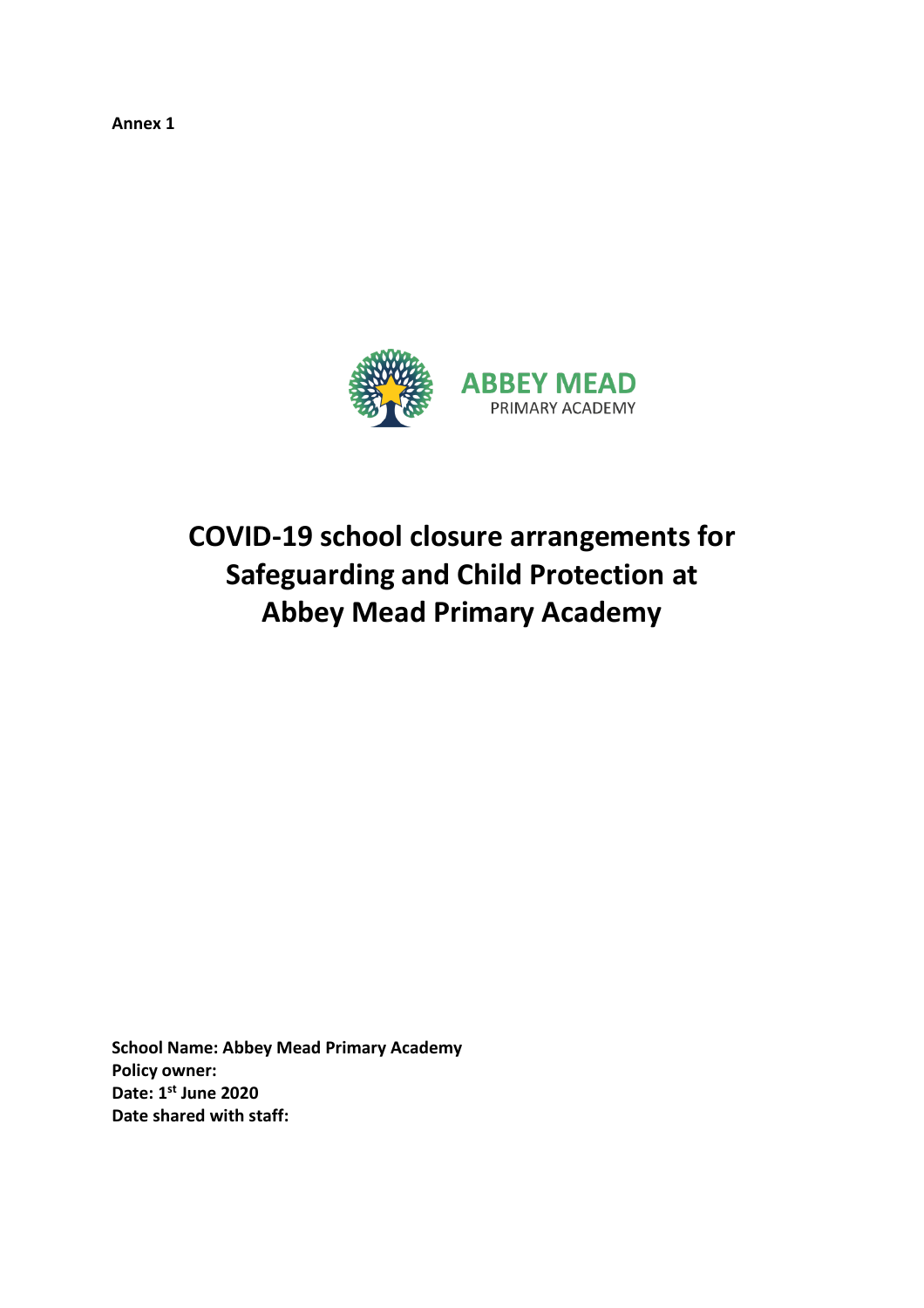# <span id="page-1-0"></span>**1. Context**

From 20<sup>th</sup> March 2020 parents were asked by the government to keep their children at home, wherever possible, and for schools to remain open only for those children of workers critical to the COVID-19 response - who absolutely need to attend.

Schools and all childcare providers were asked to provide care for a limited number of children - children who are vulnerable, and children whose parents are critical to the COVID-19 response and cannot be safely cared for at home.

This addendum of the Abbey Mead Primary Academy Safeguarding and Child Protection policy contains details of our individual safeguarding arrangements in the following areas:

| 4. |  |
|----|--|
| 5. |  |
| 6. |  |
| 7. |  |
| 8. |  |
|    |  |
|    |  |
|    |  |
|    |  |
|    |  |
|    |  |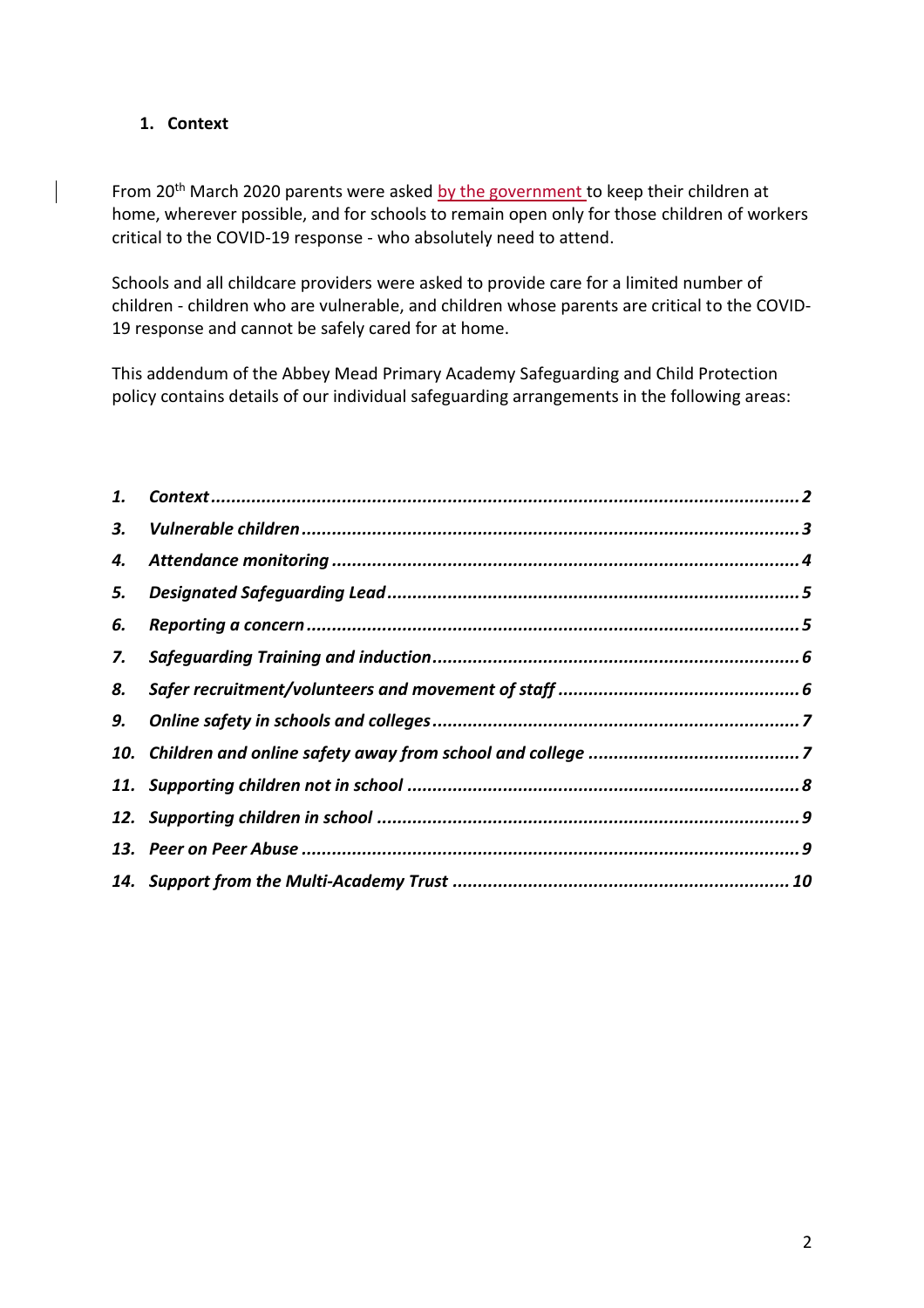#### **Key contacts**

| <b>Role</b>                                   | <b>Name</b>                                                                   | <b>Contact</b><br>number | <b>Email</b>                                                                                                               |
|-----------------------------------------------|-------------------------------------------------------------------------------|--------------------------|----------------------------------------------------------------------------------------------------------------------------|
| Designated<br>Safeguarding<br>Lead            | Priya Saujani                                                                 | 01162661809              | psaujani@abbey-tmet.uk                                                                                                     |
| Deputy<br>Designated<br>Safeguarding<br>Leads | Jennie Henson<br>Roshni Rehman<br>Bharti Jansari<br>Sam Healey<br>Mina Savani | 01162661809              | jhenson@abbey-tmet.uk<br>rrehman@abbey-tmet.uk<br>bjansari@abbey-tmet.uk<br>shealey@abbey-tmet.uk<br>msavani@abbey-tmet.uk |
| <b>Principal</b>                              | Gary Aldred                                                                   | 01162661809              | galdred@abbey-tmet.uk                                                                                                      |
| Trust<br>Safeguarding<br>Manager              | Mark Oldman                                                                   |                          | moldman@tmet.uk                                                                                                            |
| Chair of<br>Academy<br>Council                | Sarah Ridley                                                                  | 01162143148              | sridley@tmet.uk                                                                                                            |
| Safeguarding<br>Governor /<br><b>Trustee</b>  | Gemma<br><b>Bhagalia</b>                                                      |                          |                                                                                                                            |

The school office will remain open between 9:00am and 3:00pm daily. A DSL will be on site daily to discuss any concerns which may be raised. In addition, parents can email the DSLs directly: [safeguarding@abbey-tmet.uk](mailto:safeguarding@abbey-tmet.uk)

#### <span id="page-2-0"></span>**Vulnerable children**

Vulnerable children include those who have a social worker and those children and young people up to the age of 25 with education, health and care (EHC) plans.

Those who have a social worker include children who have a Child Protection Plan and those who are looked after by the Local Authority. A child may also be deemed to be vulnerable if they have been assessed as being in need or otherwise meet the definition in section 17 of the Children Act 1989.

Those with an EHC plan will be risk-assessed in consultation with the Local Authority and parents, to decide whether they need to continue to be offered a school or college place in order to meet their needs, or whether they can safely have their needs met at home. This could include, if necessary, carers, therapists or clinicians visiting the home to provide any essential services. Many children and young people with EHC plans can safely remain at home.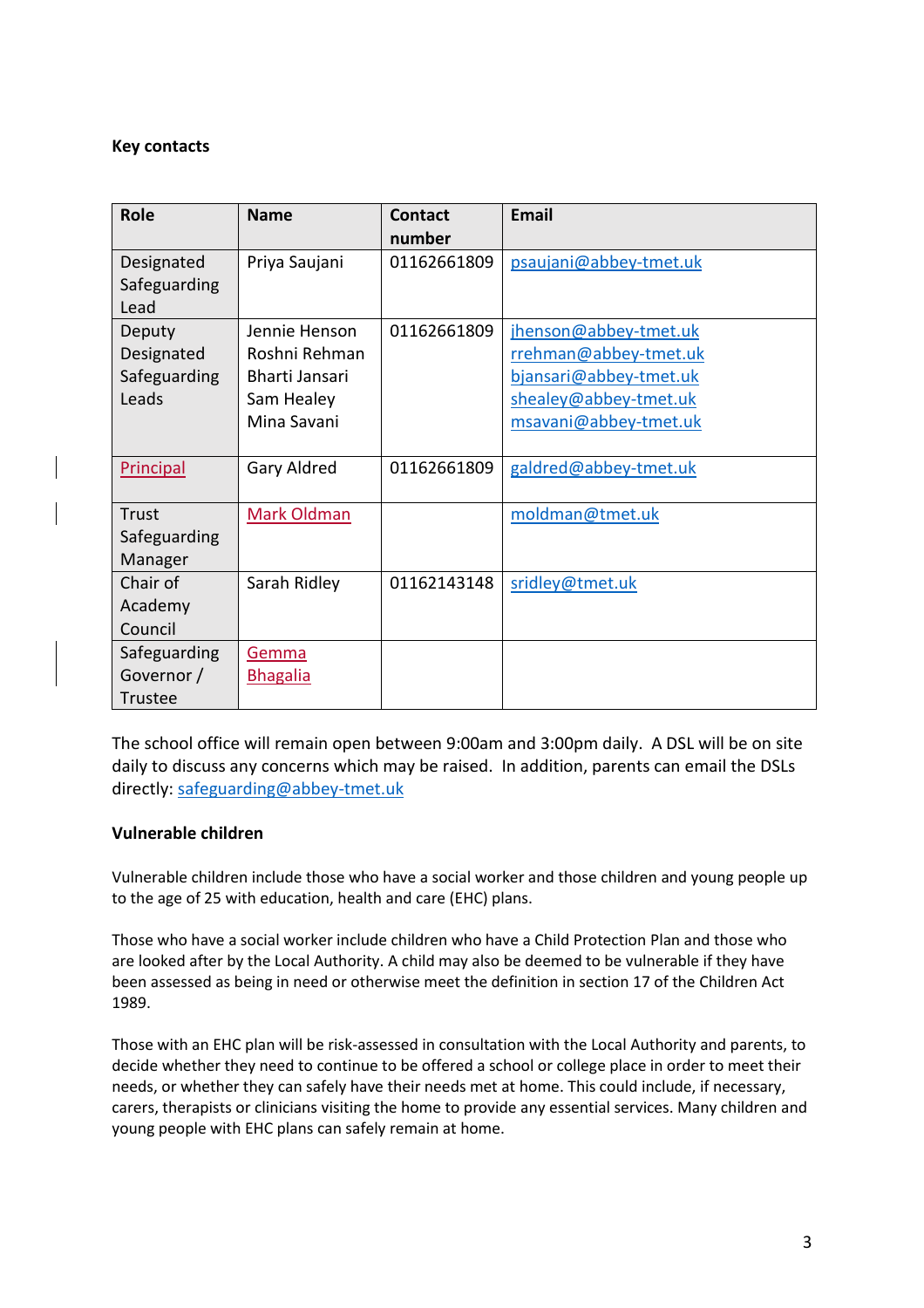Eligibility for free school meals in and of itself should not be the determining factor in assessing vulnerability.

Senior leaders, especially the Designated Safeguarding Lead (and deputy) know who our most vulnerable children are. They have the flexibility to offer a place to those on the edge of receiving children's social care support.

Abbey Mead Primary Academy will continue to work with and support children's social workers to help protect vulnerable children. This includes working with and supporting children's social workers and the local authority virtual school head (VSH) for looked-after and previously looked-after children. The lead person for this will be: Bharti Jansari

There is an expectation that vulnerable children who have a social worker will attend an education setting, so long as they do not have underlying health conditions that put them at increased risk. In circumstances where a parent does not want to bring their child to an education setting, and their child is considered vulnerable, the social worker and Abbey Mead Primary Academy will explore the reasons for this directly with the parent.

Where parents are concerned about the risk of the child contracting COVID19, Abbey Mead Primary Academy or the social worker will talk through these anxieties with the parent/carer following the advice set out by Public Health England.

Abbey Mead Primary Academy will encourage our vulnerable children and young people to attend a school, including remotely if needed.

#### <span id="page-3-0"></span>**Attendance monitoring**

Local authorities and education settings do not need to complete their usual day-to-day attendance processes to follow up on non-attendance.

If Abbey Mead Primary Academy has any children in attendance (e.g. because they are vulnerable or their parent(s) / carers are critical workers) we will submit the daily attendance sheet to the DfE by 12 noon - [https://www.gov.uk/government/publications/coronavirus-covid-19-attendance](https://www.gov.uk/government/publications/coronavirus-covid-19-attendance-recording-for-educational-settings)[recording-for-educational-settings](https://www.gov.uk/government/publications/coronavirus-covid-19-attendance-recording-for-educational-settings)

If the school has closed, we will complete the return once as requested by the DfE.

Abbey Mead Primary Academy and social workers will agree with parents/carers whether children in need should be attending school – Abbey Mead Primary Academy will then follow up on any pupil that they were expecting to attend, who does not. Abbe Mead Primary Academy will also follow up with any parent or carer who has arranged care for their child(ren) and the child(ren) subsequently do not attend.

At Abbey Mead Primary Academy, we keep a clear attendance register each day of closure. Parents have indicated where their children will need to attend school on given days due to working patterns. If children from the previous day do not attend and no reason has been provided, this will be followed up with a phone call on the morning of their non-attendance.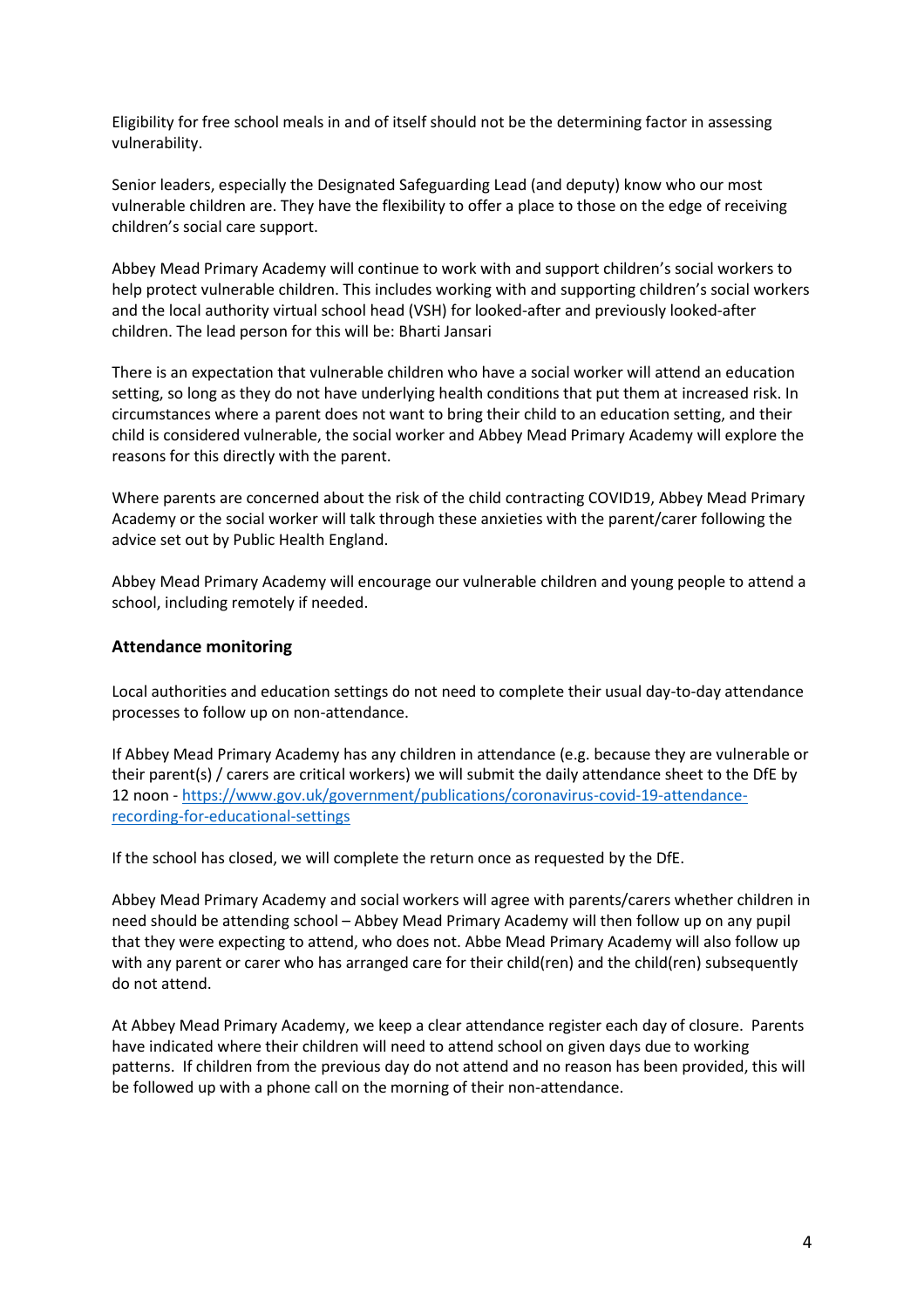To support the above, Abbey Mead Primary Academy will, when communicating with parents/carers and carers, confirm emergency contact numbers are correct and ask for any additional emergency contact numbers where they are available.

In all circumstances where a vulnerable child does not take up their place at school, or discontinues, Abbey Mead Primary Academy will notify their social worker.

#### <span id="page-4-0"></span>**Designated Safeguarding Lead**

Abbey Mead Primary Academy has a Designated Safeguarding Lead (DSL) and a Deputy DSL.

The Designated Safeguarding Lead is: Gary Aldred/ Priya Saujani

The Deputy Designated Safeguarding Lead is: Jennie Henson

The optimal scenario is to have a trained DSL (or deputy) available on site. Where this is not the case a trained DSL (or deputy) will be available to be contacted via phone or online video - for example when working from home.

Where a trained DSL (or deputy) is not on site, in addition to the above, a senior leader will assume responsibility for co-ordinating safeguarding on site.

This might include updating and managing access to child protection online management system, CPOMS and liaising with the offsite DSL (or deputy) and as required liaising with children's social workers where they require access to children in need and/or to carry out statutory assessments at the school or college.

It is important that all Abbey Mead Primary Academy staff and volunteers have access to a trained DSL (or deputy). On each day, the staff on site will be made aware of who that person is and how to contact them.

The DSL will continue to engage with social workers, and attend all multi-agency meetings, which can be done remotely.

#### <span id="page-4-1"></span>**Reporting a concern**

Where staff have a concern about a child, they should continue to follow the process outlined in the school Safeguarding Policy, this includes making a report via CPOMS, which can be done remotely.

In the unlikely event that a member of staff cannot access their CPOMS from home, they should email the Designated Safeguarding Lead, **Principal** and the Trust Safeguarding Manager. This will ensure that the concern is received.

Staff are reminded of the need to report any concern immediately and without delay.

Where staff are concerned about an adult working with children in the school, they should report the concern to the principal. If there is a requirement to make a notification to the Principal whilst away from school, this should be done verbally and followed up with an email to the Principal.

Concerns around the Principal should be directed to the CEO: .Carolyn Robson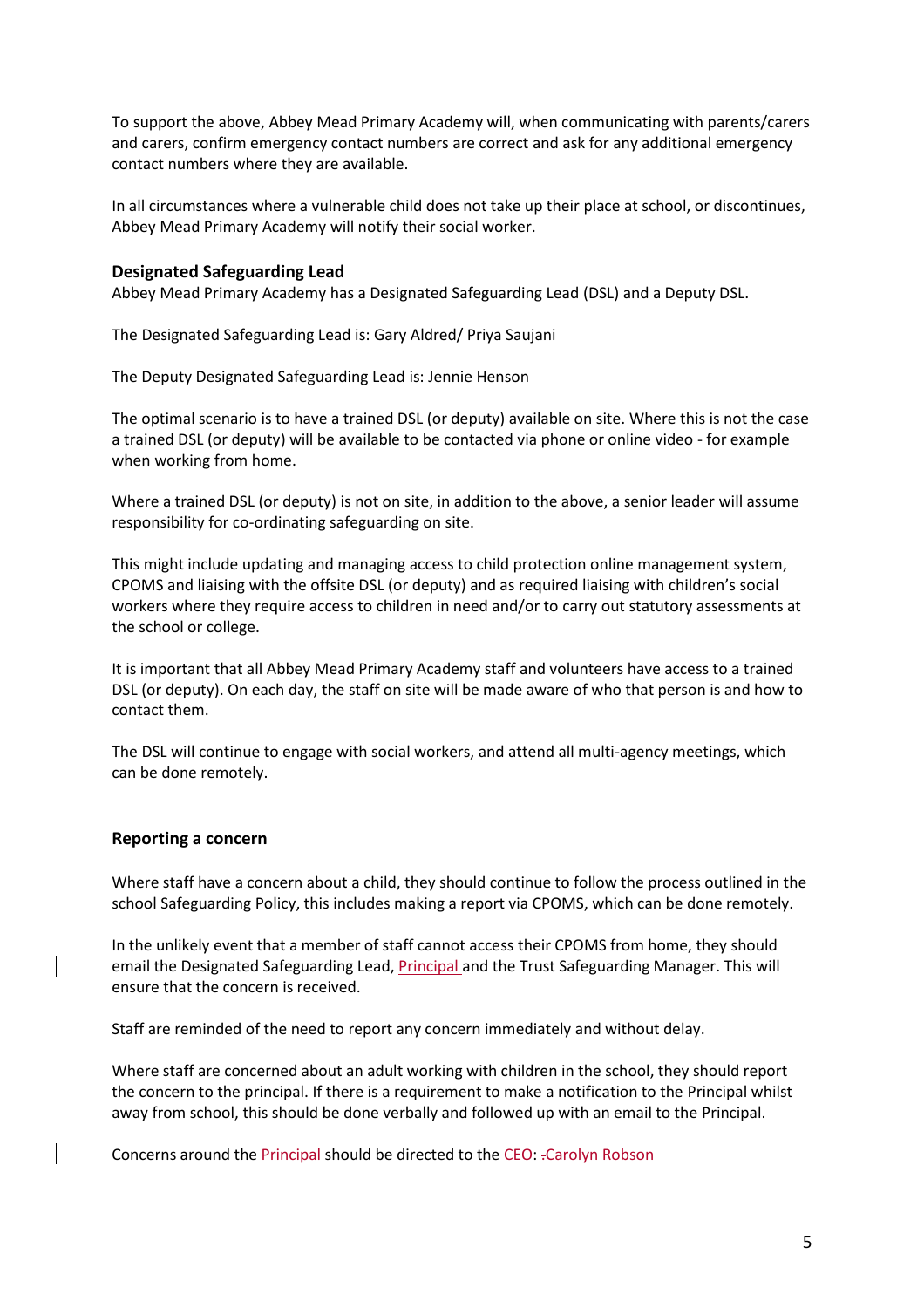<span id="page-5-0"></span>The Multi-Academy Trust will continue to offer support in the process of managing allegations.

# **Safeguarding Training and induction**

DSL training is very unlikely whilst there remains a threat of the COVID 19 virus.

For the period COVID-19 measures are in place, a DSL (or deputy) who has been trained will continue to be classed as a trained DSL (or deputy) even if they miss their refresher training.

All existing school staff have had safeguarding training and have read part 1 of Keeping Children Safe in Education (2019). The DSL should communicate with staff any new local arrangements, so they know what to do if they are worried about a child.

Where new staff are recruited, or new volunteers enter Abbey Mead Primary Academy they will continue to be provided with a safeguarding induction.

If staff are deployed from another education or children's workforce setting to our school, we will take into account the DfE supplementary guidance on safeguarding children during the COVID-19 pandemic and will accept portability as long as the current employer confirms in writing that:-

- the individual has been subject to an enhanced DBS and children's barred list check
- there are no known concerns about the individual's suitability to work with children
- there is no ongoing disciplinary investigation relating to that individual

For movement within the Trust, schools should seek assurance from the TMET HR Manager, Isobel Farley that the member of staff has received appropriate safeguarding training.

Upon arrival, they will be given a copy of the receiving setting's child protection policy, confirmation of local processes and confirmation of DSL arrangements.

# <span id="page-5-1"></span>**Safer recruitment/volunteers and movement of staff**

It remains essential that people who are unsuitable are not allowed to enter the children's workforce or gain access to children. When recruiting new staff, Abbey Mead Primary will continue to follow the relevant safer recruitment processes for their setting, including, as appropriate, relevant sections in part 3 of Keeping Children Safe in Education (2019) (KCSIE).

In response to COVID-19, the Disclosure and Barring Service (DBS) has made changes to its guidance on standard and enhanced DBS ID checking to minimise the need for face-to-face contact.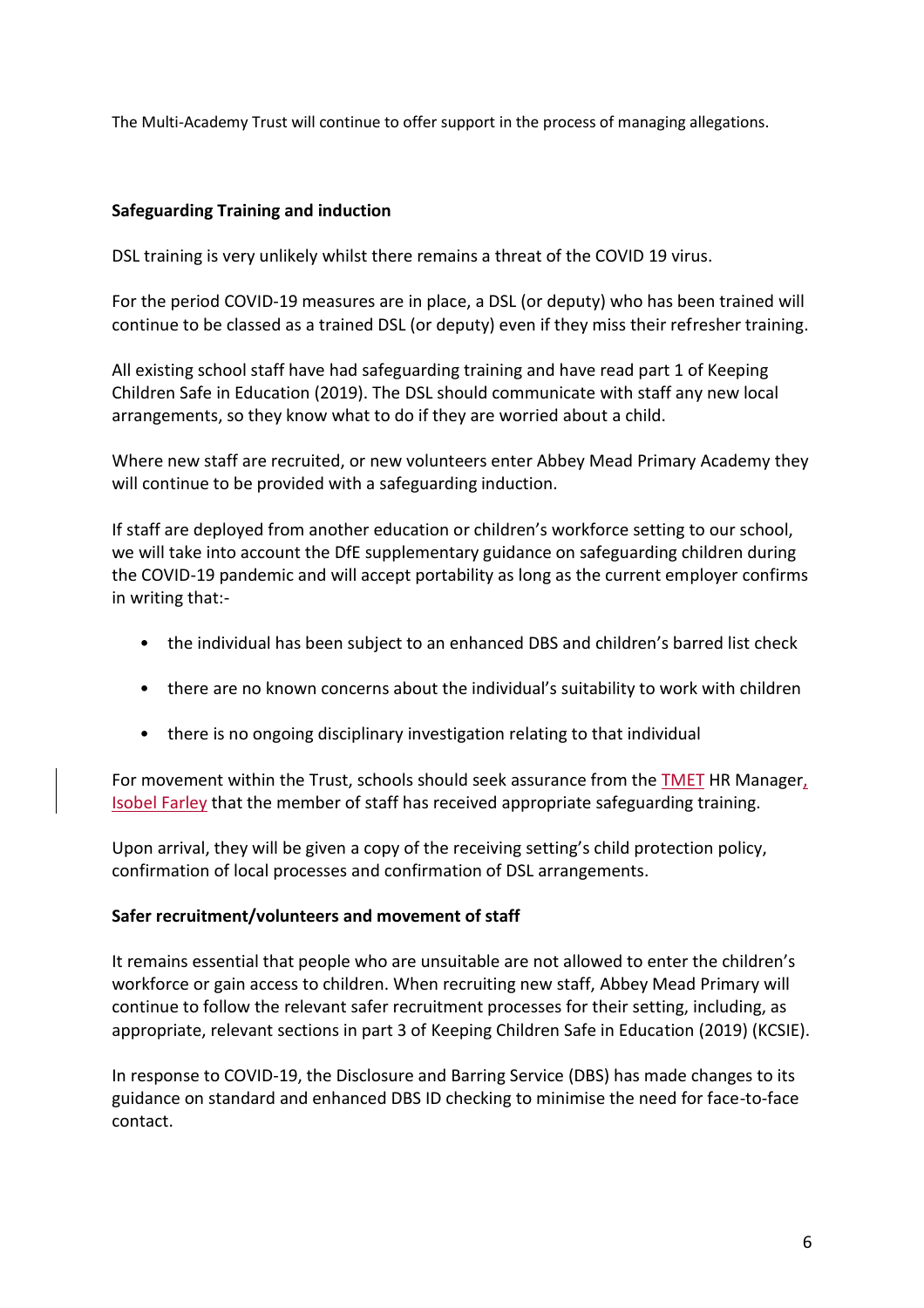If staff are deployed from another education or children's workforce setting to our school, we will take into account the DfE supplementary guidance on safeguarding children during the COVID-19 pandemic and will accept portability as long as the current employer confirms in writing that:-

- the individual has been subject to an enhanced DBS and children's barred list check
- there are no known concerns about the individual's suitability to work with children
- there is no ongoing disciplinary investigation relating to that individual

Where Abbey Mead Primary Academy are utilising volunteers, we will continue to follow the checking and risk assessment process as set out in paragraphs 167 to 172 of KCSIE. Under no circumstances will a volunteer who has not been checked be left unsupervised or allowed to work in regulated activity.

Abbey Mead Primary Academy will continue to follow the legal duty to refer to the DBS anyone who has harmed or poses a risk of harm to a child or vulnerable adult. Full details can be found at paragraph 163 of KCSIE.

Abbey Mead Primary Academy will continue to consider and make referrals to the Teaching Regulation Agency (TRA) as per paragraph 166 of KCSIE and the TRA's 'Teacher misconduct advice for making a referral.

During the COVID-19 period all referrals should be made by emailing [Misconduct.Teacher@education.gov.uk](mailto:Misconduct.Teacher@education.gov.uk)

Whilst acknowledging the challenge of the current National emergency, it is essential from a safeguarding perspective that any school is aware, on any given day, which staff/volunteers will be in the school or college, and that appropriate checks have been carried out, especially for anyone engaging in regulated activity. As such, Abbey Mead Primary Academy will continue to keep the single central record (SCR) up to date as outlined in paragraphs 148 to 156 in KCSIE.

# <span id="page-6-0"></span>**Online safety in schools and colleges**

Abbey Mead Primary Academy will continue to provide a safe environment, including online. This includes the use of an online filtering system.

Where students are using computers in school, appropriate supervision will be in place.

# <span id="page-6-1"></span>**Children and online safety away from school and college**

It is important that all staff who interact with children, including online, continue to look out for signs a child may be at risk. Any such concerns should be dealt with as per the Child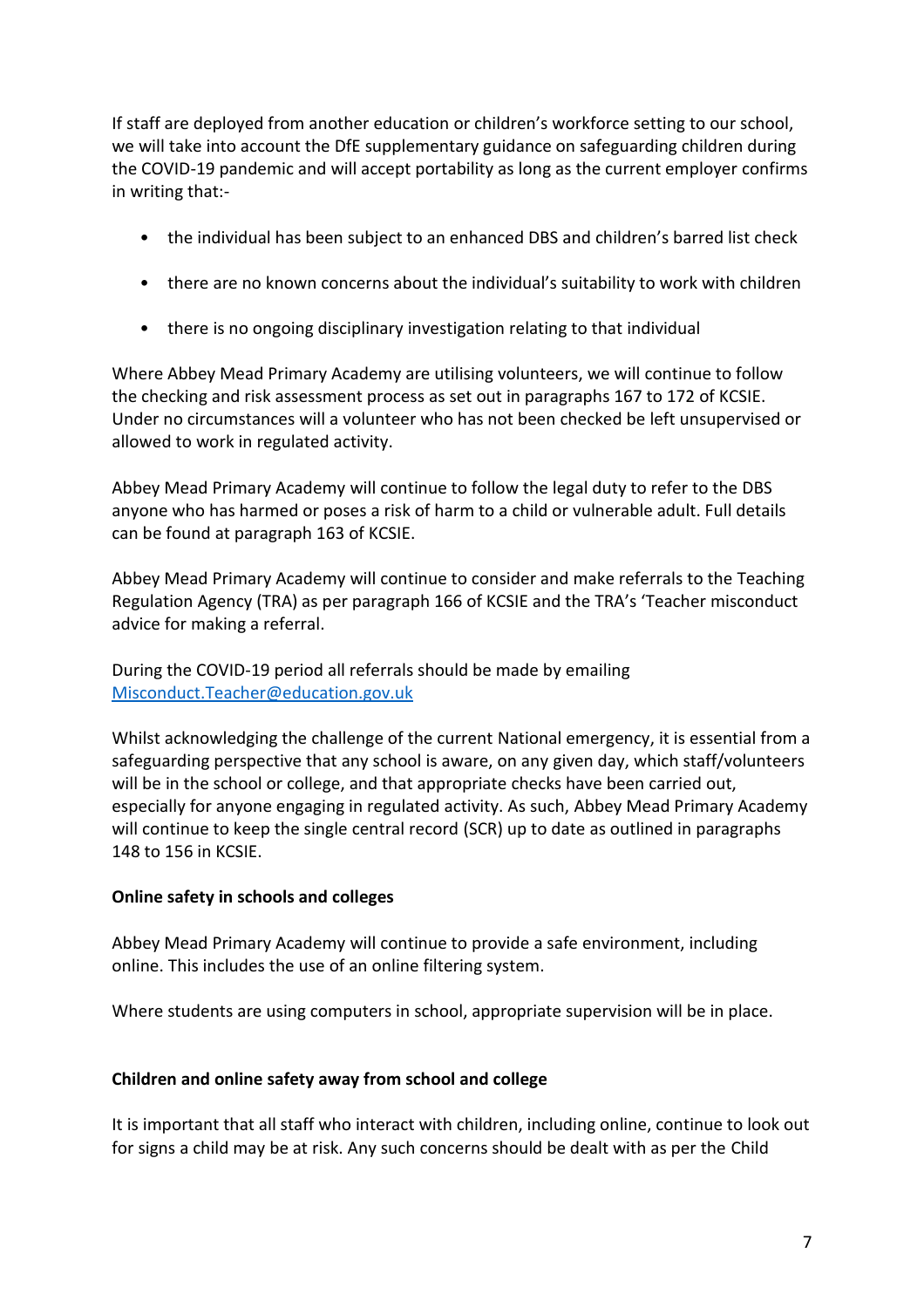Protection Policy and where appropriate referrals should still be made to children's social care and as required, the police.

Online teaching should follow the same principles as set out in the staff code of conduct.

Abbey Mead Primary Academy will ensure any use of online learning tools and systems is in line with privacy and data protection/GDPR requirements.

Below are some things to consider when delivering virtual lessons, especially where webcams are involved:

- No 1:1s, groups only
- Staff and children must wear suitable clothing, as should anyone else in the household.
- Any computers used should be in appropriate areas, for example, not in bedrooms; and the background should be blurred.
- The live class should be recorded so that if any issues were to arise, the video can be reviewed.
- Live classes should be kept to a reasonable length of time, or the streaming may prevent the family 'getting on' with their day.
- Language must be professional and appropriate, including any family members in the background.
- Staff must only use platforms specified by senior managers and approved by our IT network manager / provider to communicate with pupils
- Staff should record, the length, time, date and attendance of any sessions held.

# <span id="page-7-0"></span>**Supporting children not in school**

Abbey Mead Primary Academy is committed to ensuring the safety and wellbeing of all its Children and Young people.

Where the DSL has identified a child to be on the edge of social care support, or who would normally receive pastoral-type support in school, they should ensure that a robust communication plan is in place for that child or young person.

Details of this plan must be recorded on CPOMS, as should a record of contact have made.

The communication plans can include; remote contact, phone contact, door-step visits. Other individualised contact methods should be considered and recorded.

Abbey Mead Primary Academy and its DSL will work closely with all stakeholders to maximise the effectiveness of any communication plan.

This plan must be reviewed regularly (at least once a fortnight) and where concerns arise, the DSL will consider any referrals as appropriate.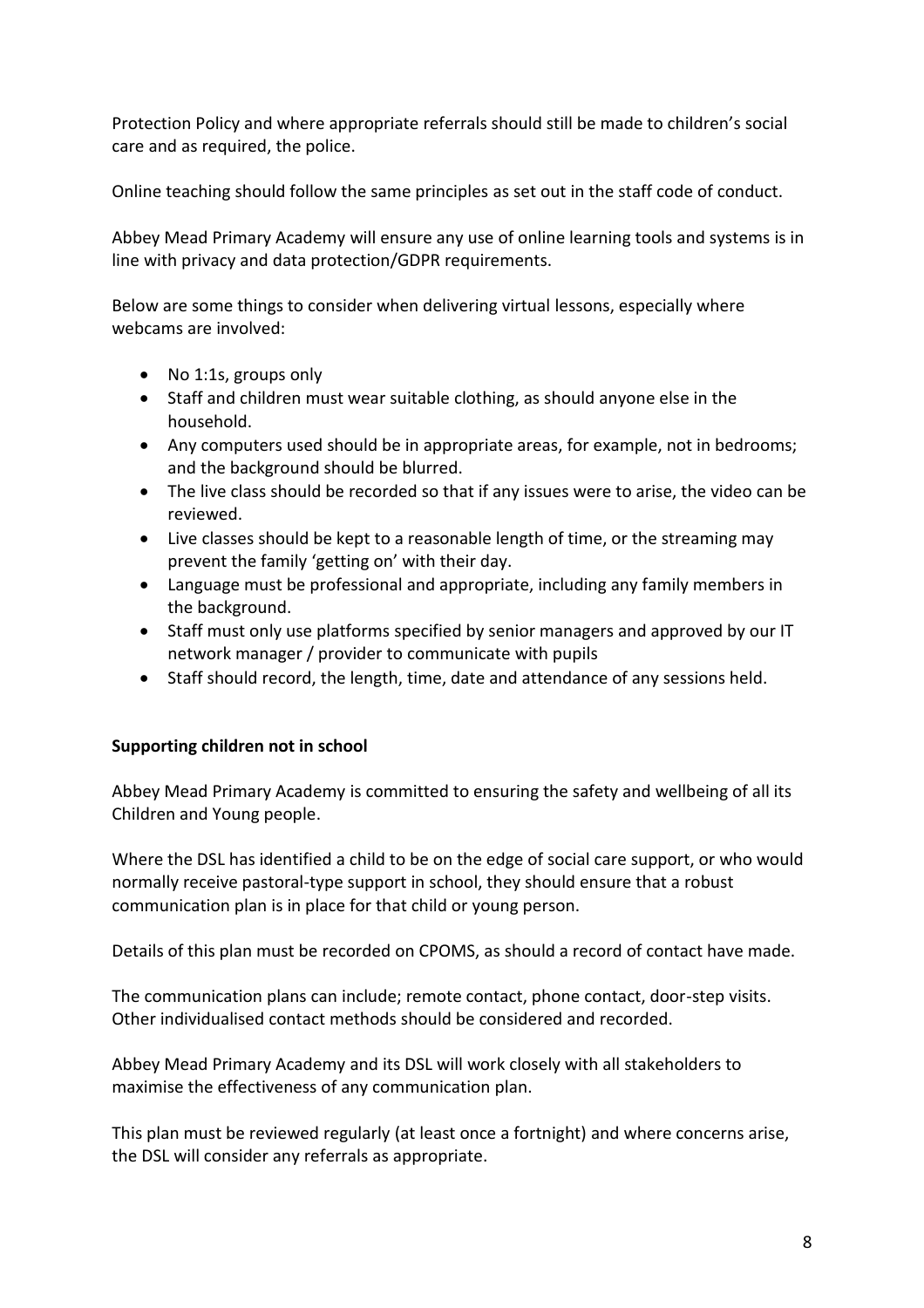The school will share safeguarding messages on its website and social media pages.

Abbey Mead Primary Academy recognises that school is a protective factor for children and young people, and the current circumstances, can affect the mental health of pupils and their parents/carers. Teachers at Abbey Mead Primary Academy need to be aware of this in setting expectations of pupils' work where they are at home.

### <span id="page-8-0"></span>**Supporting children in school**

Abbey Mead Primary Academy is committed to ensuring the safety and wellbeing of all its students.

Abbey Mead Primary Academy will continue to be a safe space for all children to attend and flourish. The **Principal** will ensure that appropriate staff are on site and staff to pupil ratio numbers are appropriate, to maximise safety.

Abbey Mead Primary Academy will refer to the Government guidance for education and childcare settings on how to implement social distancing and continue to follow the advice from Public Health England on handwashing and other measures to limit the risk of spread of COVID19.

Abbey Mead Primary Academy will ensure that where we care for children of critical workers and vulnerable children on site, we ensure appropriate support is in place for them. This will be bespoke to each child and recorded on CPOMS.

Where Abbey Mead Primary Academy has concerns about the impact of staff absence – such as our Designated Safeguarding Lead or first aiders – we will discuss them immediately with the trust.

#### <span id="page-8-1"></span>**Peer on Peer Abuse**

Abbey Mead Primary Academy recognises that during the closure a revised process may be required for managing any report of such abuse and supporting victims**.** 

Where a school receives a report of peer on peer abuse, they will follow the principles as set out in part 5 of KCSIE and of those outlined within of the Child Protection Policy.

The school will listen and work with the young person, parents/carers and any multi-agency partner required to ensure the safety and security of that young person.

Concerns and actions must be recorded on CPOMS and appropriate referrals made.